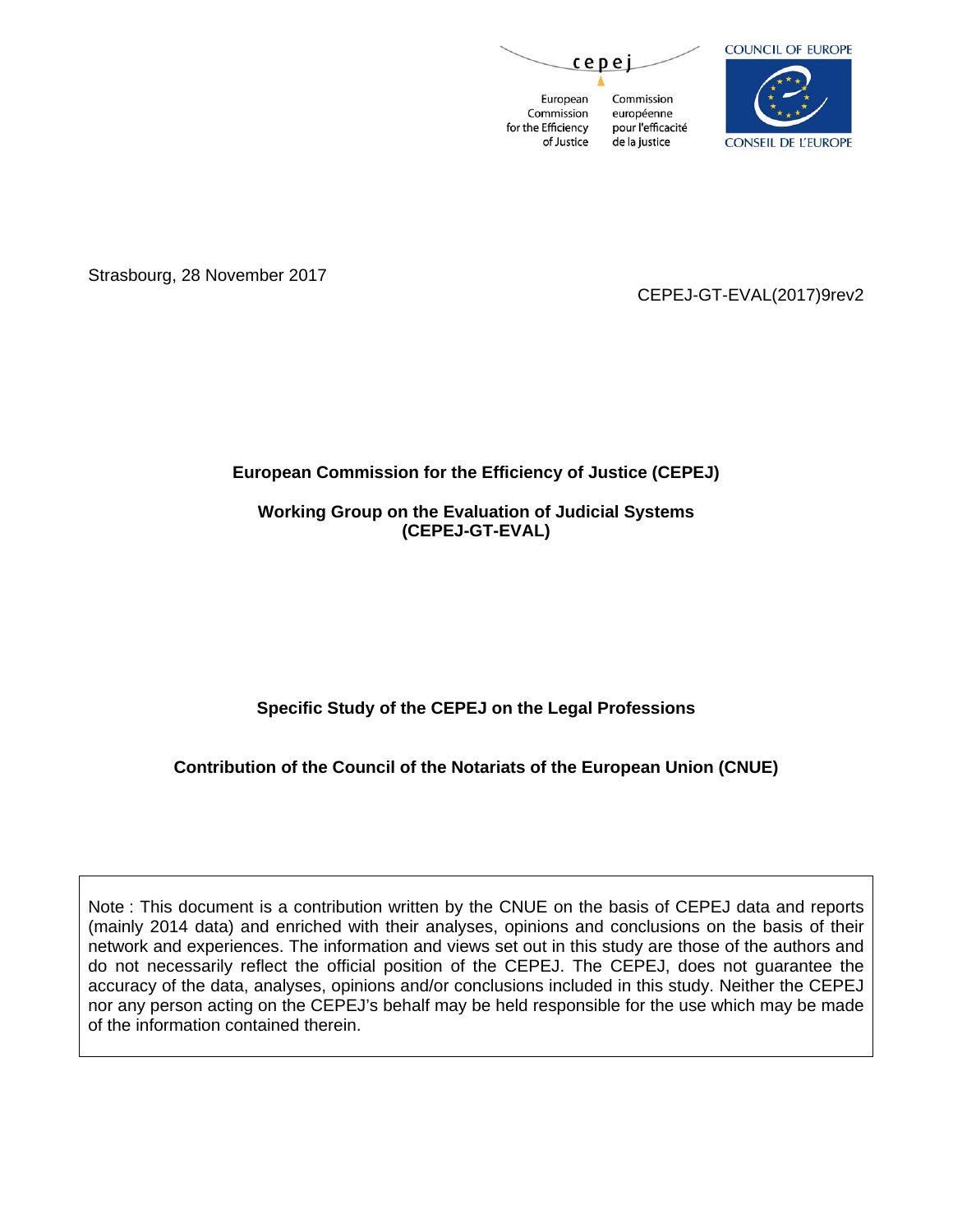A distinction must be made between Latin-type/civil law notaries and "notaries public", who do not have the same competences.

Latin-type/civil law notaries are independent and impartial public office-holders who have received a delegation of authority from the State to authenticate legal documents. They are entrusted with the mission of ensuring freedom of consent so that the legitimate interests of all concerned are guaranteed by providing comprehensive legal advice and information. A signature by the notary confers authenticity to legal acts. As providers of legal certainty, notaries play an essential role in helping to limit subsequent disputes. They are therefore major players in the preventive administration of justice.

Latin notaries are generally in charge of drawing up and receiving legal deeds, acknowledging signatures and statements, providing evidence, ensuring that documents comply with the law and, in some states or entities, issuing subpoenas or executing court decisions.

"Notaries Public" are typically not required to be lawyers, but instead are ministerial officers with limited powers and functions<sup>1</sup>. They are not authorized to authenticate legal deeds and can only certify signatures<sup>2</sup>.

# **1.1 Status, number and functions**

The notarial profession exists in many member states. Most of the 47 responding states or entities who participated in the CEPEJ's evaluation of the judicial systems based on the 2014 CEPEJ data reported that the notarial profession was a separate profession within their legal system.

In the vast majority of countries the notaries are independent private professionals (37), but subject to State supervision (33) for example in **Austria, Belgium, France, Luxembourg, The Netherlands and Spain.** This is not the case in **Sweden, UK-England and Wales and UK-Scotland** where public authorities do no exercise any control over the exercise of the profession.

The second most common status of notaries (10 states or entities) is a public one.

Latin *notaries (see above)* practice their profession as liberals such as in **Austria, Belgium**, **France**, **Luxembourg, The Netherlands, Serbia** and **Spain.** 

In **Denmark**, the notary is an integrated function of the district courts. In **Iceland**, the 24 district commissioners act as *notarius publicus* (Public Notaries).

In most responding states or entities notaries are appointed by an official act of government as is for example the case in **Austria, Belgium, France, Georgia, Germany, Greece, Italy, Luxembourg, the Netherlands, Romania, Serbia and in Spain.**

<sup>&</sup>lt;sup>1</sup> Hague Convention, Apostille Handbook, n° 126 ff.

<sup>&</sup>lt;sup>2</sup> The notion of authentication of legal deeds is specific to the Latin system.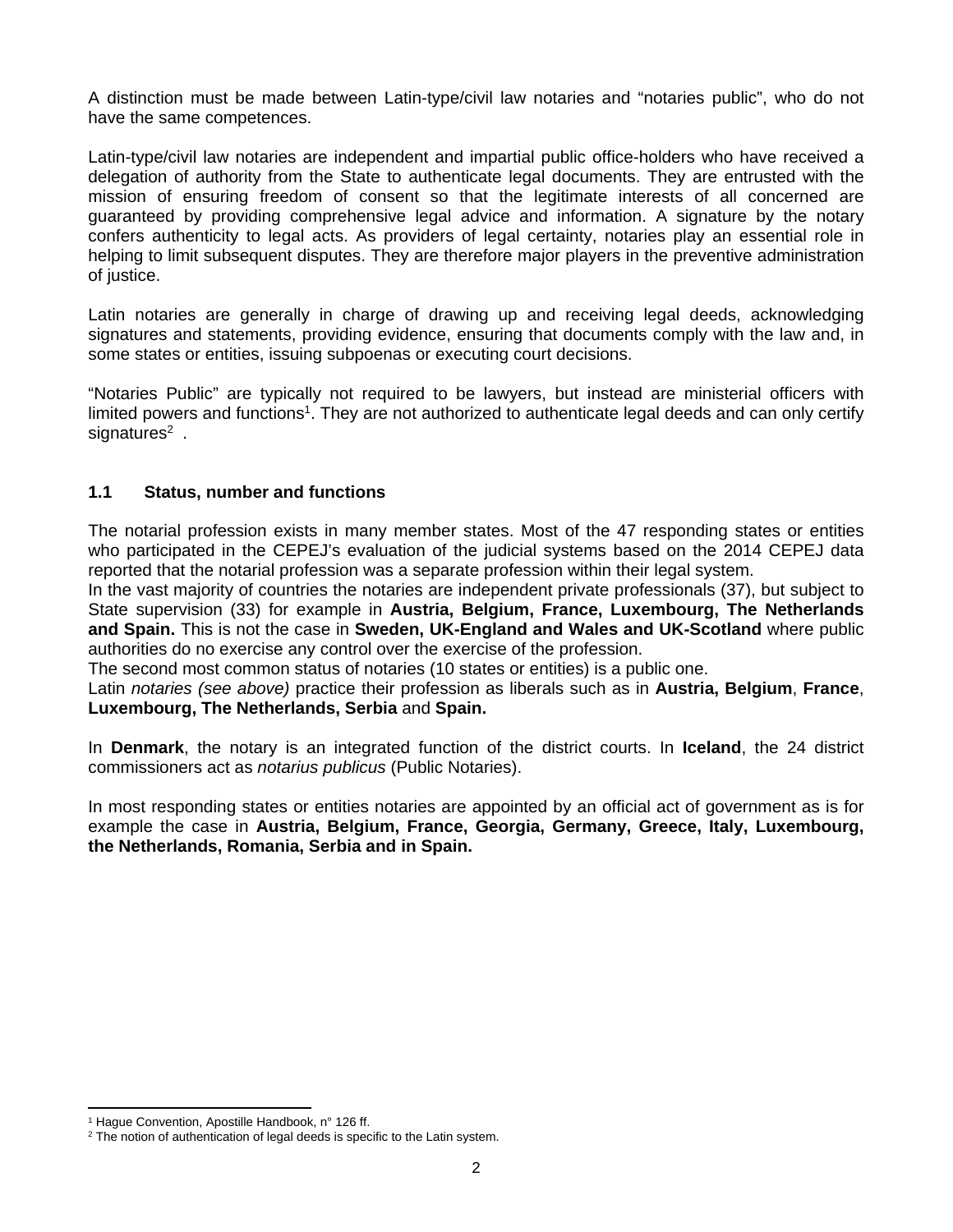# **Table 1 - Status of notaries in 2014 (Q192<sup>3</sup> )**

| <b>States/entities</b>              | <b>Private</b><br>professionals<br>(without control<br>from public<br>authorities) | Private professionals under<br>the authority (control) of<br>public authorities | <b>Public agents</b> | <b>Other</b> |
|-------------------------------------|------------------------------------------------------------------------------------|---------------------------------------------------------------------------------|----------------------|--------------|
| <b>Albania</b>                      |                                                                                    |                                                                                 |                      |              |
| Andorra                             |                                                                                    |                                                                                 |                      |              |
| <b>Armenia</b>                      |                                                                                    |                                                                                 |                      |              |
| <b>Austria</b>                      |                                                                                    |                                                                                 |                      |              |
| Azerbaijan                          |                                                                                    |                                                                                 |                      |              |
| <b>Belgium</b>                      |                                                                                    |                                                                                 |                      |              |
| <b>Bosnia and</b>                   |                                                                                    |                                                                                 |                      |              |
| Herzegovina                         |                                                                                    |                                                                                 |                      |              |
| <b>Bulgaria</b>                     |                                                                                    |                                                                                 |                      |              |
| <b>Croatia</b>                      |                                                                                    |                                                                                 |                      |              |
| <b>Cyprus</b>                       |                                                                                    |                                                                                 |                      |              |
| <b>Czech Republic</b>               |                                                                                    |                                                                                 |                      |              |
| <b>Denmark</b>                      |                                                                                    |                                                                                 |                      |              |
| <b>Estonia</b>                      |                                                                                    |                                                                                 |                      |              |
| <b>Finland</b>                      |                                                                                    |                                                                                 |                      |              |
| <b>France</b>                       |                                                                                    |                                                                                 |                      |              |
| Georgia                             |                                                                                    |                                                                                 |                      |              |
| Germany                             |                                                                                    |                                                                                 |                      |              |
| <b>Greece</b>                       |                                                                                    |                                                                                 |                      |              |
| <b>Hungary</b><br><b>Ireland</b>    |                                                                                    |                                                                                 |                      |              |
|                                     |                                                                                    |                                                                                 |                      |              |
| <b>Italy</b><br>Latvia              |                                                                                    |                                                                                 |                      |              |
| Lithuania                           |                                                                                    |                                                                                 |                      |              |
|                                     |                                                                                    |                                                                                 |                      |              |
| Luxembourg<br><b>Malta</b>          |                                                                                    |                                                                                 |                      |              |
| <b>Republic of</b><br>Moldova       |                                                                                    |                                                                                 |                      |              |
| <b>Monaco</b>                       |                                                                                    |                                                                                 |                      |              |
| Montenegro                          |                                                                                    |                                                                                 |                      |              |
| <b>Netherlands</b>                  |                                                                                    |                                                                                 |                      |              |
| <b>Norway</b>                       |                                                                                    |                                                                                 |                      |              |
| <b>Poland</b>                       |                                                                                    |                                                                                 |                      |              |
| Portugal                            |                                                                                    |                                                                                 |                      |              |
| Romania                             |                                                                                    |                                                                                 |                      |              |
| <b>Russian</b><br><b>Federation</b> |                                                                                    |                                                                                 |                      |              |

3 The question number refers to the CEPEJ's questionnaire evaluating the judicial systems (see Annexes)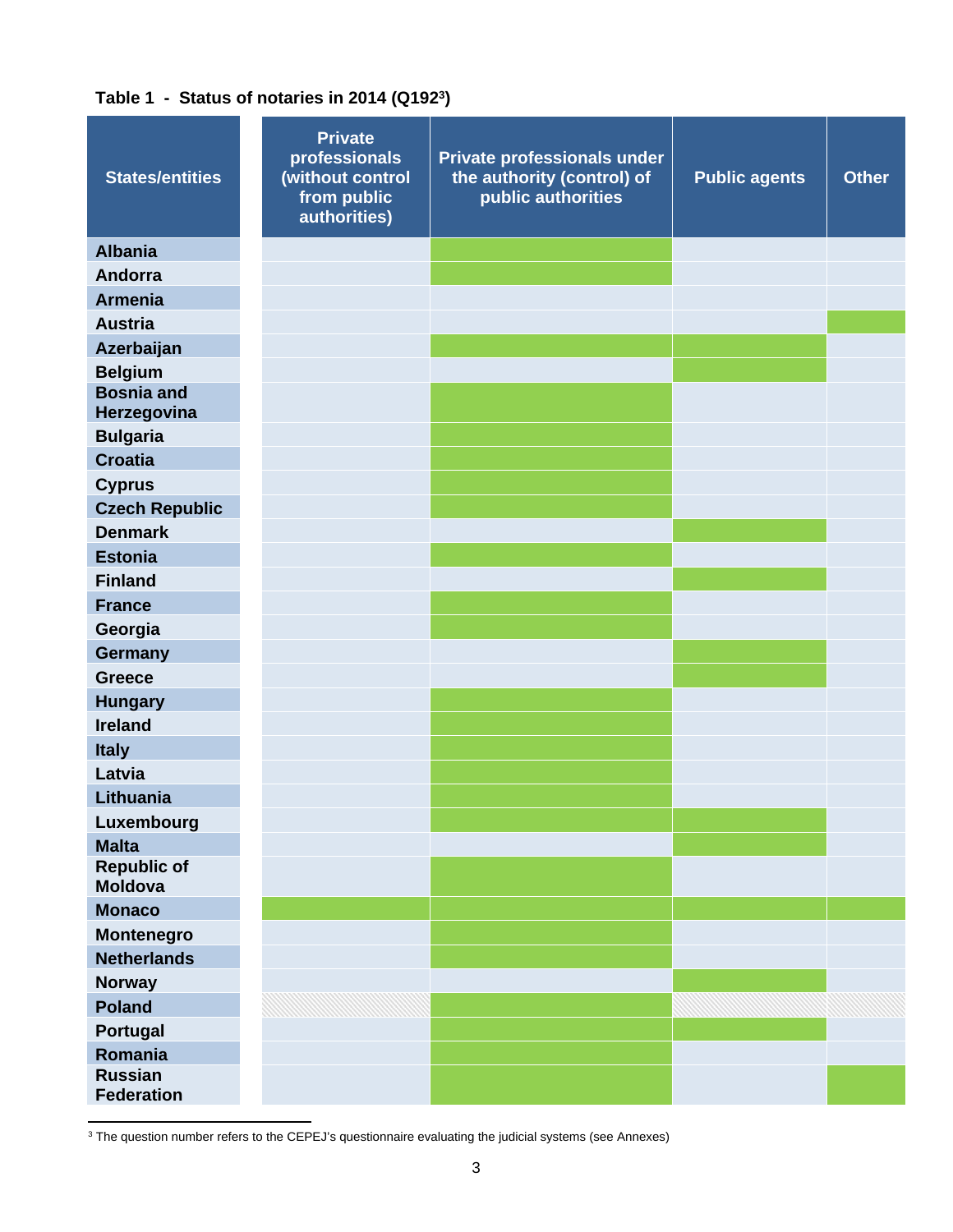| <b>Serbia</b>                         |                         |          |    |                |
|---------------------------------------|-------------------------|----------|----|----------------|
| <b>Slovakia</b>                       |                         |          |    |                |
| <b>Slovenia</b>                       |                         |          |    |                |
| Spain                                 |                         |          |    |                |
| <b>Sweden</b>                         |                         |          |    |                |
| <b>Switzerland</b>                    |                         |          |    |                |
| <b>The</b><br><b>FYROMacedonia</b>    |                         |          |    |                |
| <b>Turkey</b>                         |                         |          |    |                |
| <b>Ukraine</b>                        |                         |          |    |                |
| <b>UK-England and</b><br><b>Wales</b> |                         |          |    |                |
| <b>UK-Northern</b><br><b>Ireland</b>  |                         |          |    |                |
| <b>UK-Scotland</b>                    |                         |          |    |                |
| <b>Israel</b>                         |                         |          |    |                |
| <b>Nb of Yes</b>                      | $\overline{\mathbf{4}}$ | 33       | 13 | $6\phantom{1}$ |
| Nb of No or NAP                       | 41                      | 13       | 32 | 39             |
| Nb of NA                              | 1                       | $\bf{0}$ | 1  | 1              |
| Total                                 | 46                      | 46       | 46 | 46             |

Between 2012 and 2014, the total number of notaries increased, thus making it possible to adapt to states' and citizens' needs In many states and entities, the evolution ranges between - 5 % and + 5 %.

An important increase can be noticed in **Armenia**, **Belgium**, **France**, **Georgia, Ireland**, **Italy**, **Poland**, **Romania, Sweden**, **"the former Yugoslav Republic of Macedonia"**and **UK Northern Ireland**, whereas a significant decrease (more than 10 %) is to be observed in **Finland** and **Switzerland**.

Examples and comments may be find in the Database CEPEJ-STAT of the Council of Europe: <http://www.coe.int/t/dghl/cooperation/cepej/evaluation/2016/STAT/default.asp>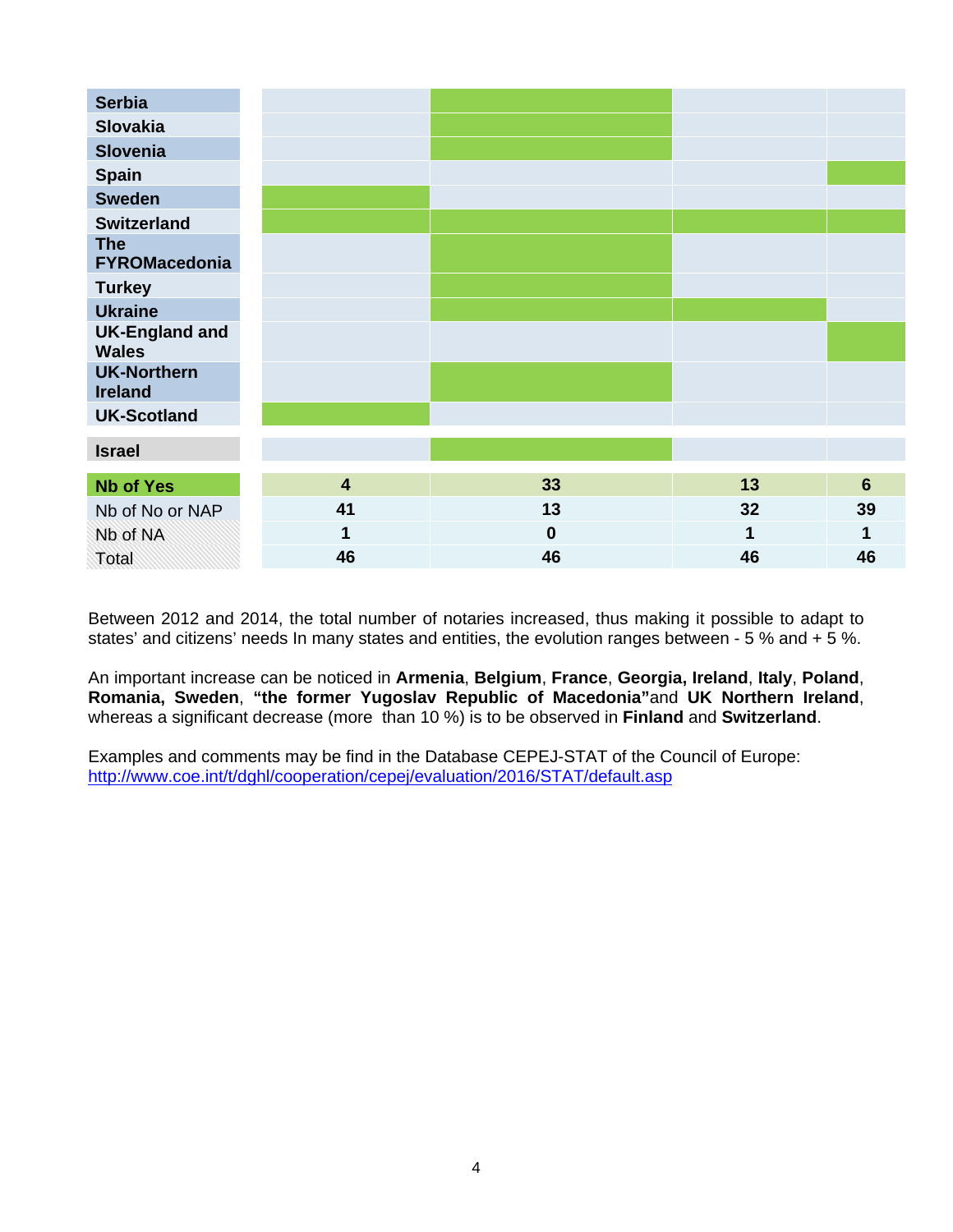# **Table 2 - Functions of notaries – number of States/entities in 2014 (Q194<sup>4</sup> )**

| <b>States/entities</b>               | <b>Civil procedure</b> | <b>Legal advice</b> | <b>Authentication</b><br>of legal deeds<br>and certificates | <b>Other</b> |
|--------------------------------------|------------------------|---------------------|-------------------------------------------------------------|--------------|
| <b>Albania</b>                       |                        |                     |                                                             |              |
| <b>Andorra</b>                       |                        |                     |                                                             |              |
| <b>Armenia</b>                       |                        |                     |                                                             |              |
| <b>Austria</b>                       |                        |                     |                                                             |              |
| Azerbaijan                           |                        |                     |                                                             |              |
| <b>Belgium</b>                       |                        |                     |                                                             |              |
| <b>Bosnia and</b>                    |                        |                     |                                                             |              |
| Herzegovina                          |                        |                     |                                                             |              |
| <b>Bulgaria</b>                      |                        |                     |                                                             |              |
| <b>Croatia</b>                       |                        |                     |                                                             |              |
| <b>Cyprus</b>                        |                        |                     |                                                             |              |
| <b>Czech Republic</b>                |                        |                     |                                                             |              |
| <b>Denmark</b>                       |                        |                     |                                                             |              |
| <b>Estonia</b>                       |                        |                     |                                                             |              |
| <b>Finland</b>                       |                        |                     |                                                             |              |
| <b>France</b>                        |                        |                     |                                                             |              |
| Georgia                              |                        |                     |                                                             |              |
| <b>Germany</b>                       |                        |                     |                                                             |              |
| <b>Greece</b>                        |                        |                     |                                                             |              |
| <b>Hungary</b>                       |                        |                     |                                                             |              |
| <b>Ireland</b>                       |                        |                     |                                                             |              |
| <b>Italy</b>                         |                        |                     |                                                             |              |
| Latvia                               |                        |                     |                                                             |              |
| Lithuania                            |                        |                     |                                                             |              |
| <b>Luxembourg</b>                    |                        |                     |                                                             |              |
| <b>Malta</b>                         |                        |                     |                                                             |              |
| <b>Republic of</b><br><b>Moldova</b> |                        |                     |                                                             |              |
| <b>Monaco</b>                        |                        |                     |                                                             |              |
| <b>Montenegro</b>                    |                        |                     |                                                             |              |
| <b>Netherlands</b>                   |                        |                     |                                                             |              |
| <b>Norway</b>                        |                        |                     |                                                             |              |
| <b>Poland</b>                        |                        |                     |                                                             |              |
| <b>Portugal</b>                      |                        |                     |                                                             |              |
| Romania                              |                        |                     |                                                             |              |
| <b>Russian Federation</b>            |                        |                     |                                                             |              |
| <b>Serbia</b>                        |                        |                     |                                                             |              |
| <b>Slovakia</b>                      |                        |                     |                                                             |              |
| <b>Slovenia</b>                      |                        |                     |                                                             |              |
| <b>Spain</b>                         |                        |                     |                                                             |              |
| <b>Sweden</b>                        |                        |                     |                                                             |              |
| <b>Switzerland</b>                   |                        |                     |                                                             |              |
| <b>The</b>                           |                        |                     |                                                             |              |

<sup>4</sup> The question number refers to the CEPEJ's questionnaire evaluating the judicial systems (see Annexes)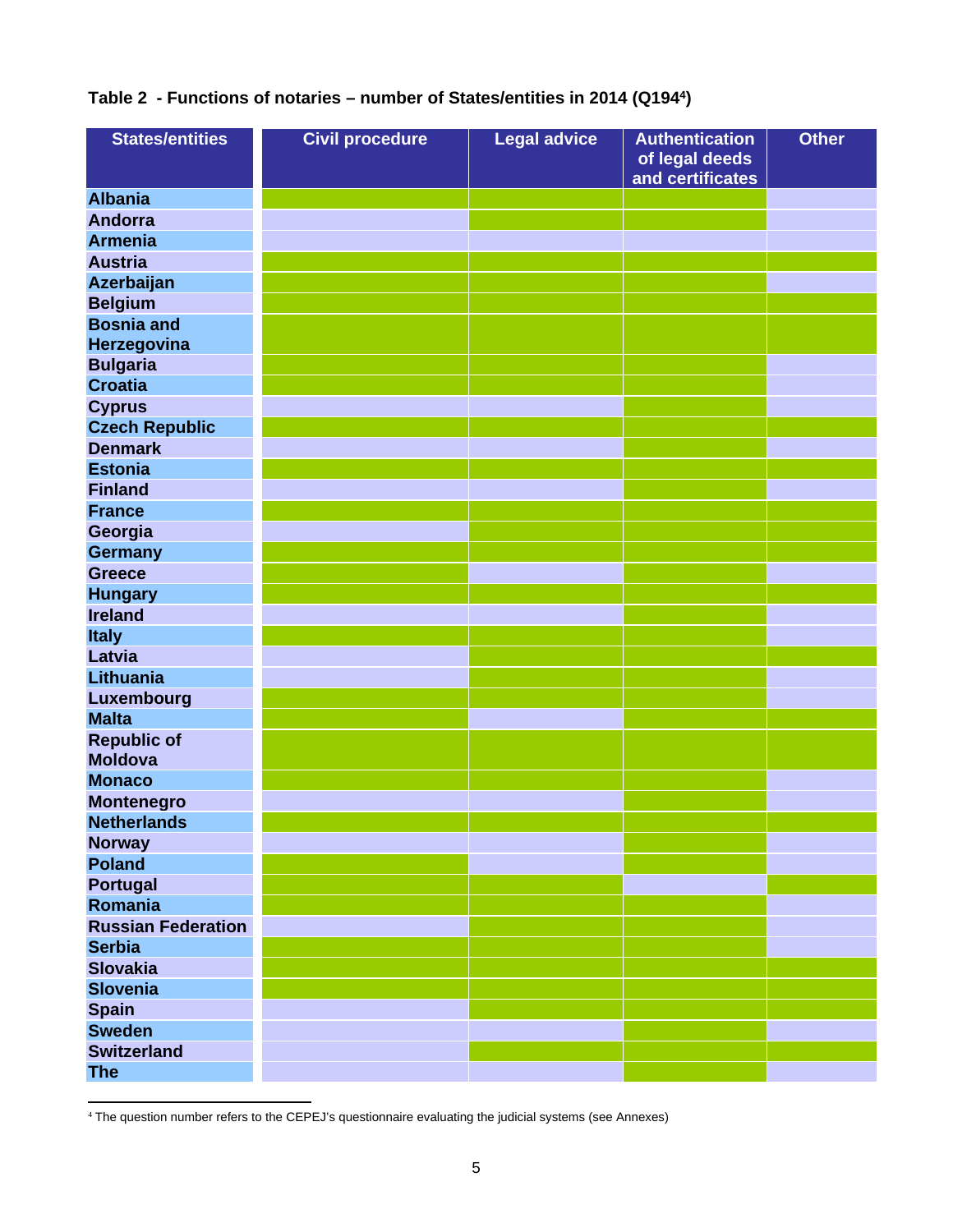| <b>FYROMacedonia</b>                  |    |    |                |    |
|---------------------------------------|----|----|----------------|----|
| <b>Turkey</b>                         |    |    |                |    |
| <b>Ukraine</b>                        |    |    |                |    |
| <b>UK-England and</b><br><b>Wales</b> |    |    |                |    |
| <b>UK-Northern</b><br><b>Ireland</b>  |    |    |                |    |
| <b>UK-Scotland</b>                    |    |    |                |    |
|                                       |    |    |                |    |
| <b>Israel</b>                         |    |    |                |    |
|                                       |    |    |                |    |
| <b>Nb of Yes</b>                      | 27 | 30 | 44             | 18 |
| Nb of No                              | 19 | 16 | $\overline{2}$ | 28 |
| Total                                 | 46 | 46 | 46             | 46 |

Like in other sectors, the functions of notaries vary considerably from one state or entity to another. Whereas the "authenticity" in the case of notaries public covers only the signature, the main competence of Latin type notaries is the authentication of legal acts. This consists of providing authenticity regarding the identity of the parties, their capacity and their informed consent as well as the lawfulness of the content. It should be noted that when Latin type notaries certify signatures, the certification might also entail the check of legal capacity of the involved parties and the examination of the content of the proposed transaction, as for example in Austria and Germany.

In more than half of the states or entities (30), notaries also provide legal advice. 27 states or entities entrust notaries with the performance of duties within the framework of civil procedures.

In many states, competences were transferred from the courts or public administrations to the notaries in order to unburden the former and therefore contribute to increasing the efficiency of the administration of justice.

For example, in **Romania and Latvia,** spouses that wish to divorce by mutual agreement may do so before a civil law notary.

In **Romania,** as of December 2010, a change in legislation enabled civil law notaries and officers of the civil registry to ascertain the termination of marriages by way of divorce by mutual agreement, *if there were no minor children involved,* with the first notarial and administrative divorces being finalised in January 2011. As of October 2011, the spouses were given the option to settle their divorce before a civil law notary, even in situations *where minor children were involved*. The characteristics of notarial divorce proceedings make it possible for the divorce to be finalized by the civil law notary, without being necessary to involve other legal professionals (lawyers, mediators, etc.) and without the involvement of a judge. In this context, where the law calls for the minor children to be heard during divorce proceedings, the hearing is conducted by the civil law notary<sup>5</sup>.

5 Illustration by data concerning *contentious divorces* received and processed by first instance courts in Romania **2010**:

| Cases pending before the<br>courts on 01.01.2010:    | Incoming cases: | Resolved cases: | Cases<br>31.12.2010: | pendina                      | on |
|------------------------------------------------------|-----------------|-----------------|----------------------|------------------------------|----|
| 27,003                                               | 56.962          | 57.793          | 26.172               |                              |    |
| 2012:                                                |                 |                 |                      |                              |    |
| pending before the<br>Cases<br>courts on 01.01.2012: | Incoming cases: | Resolved cases: |                      | Cases pending on 31.12.2012: |    |

| 20.926 |         |        |     | 42.582          | 44.261          | 19.247                       |
|--------|---------|--------|-----|-----------------|-----------------|------------------------------|
|        |         |        |     |                 |                 |                              |
| 2014:  |         |        |     |                 |                 |                              |
| Cases  | pending | before | the | Incoming cases: | Resolved cases: | Cases pending on 31.12.2014: |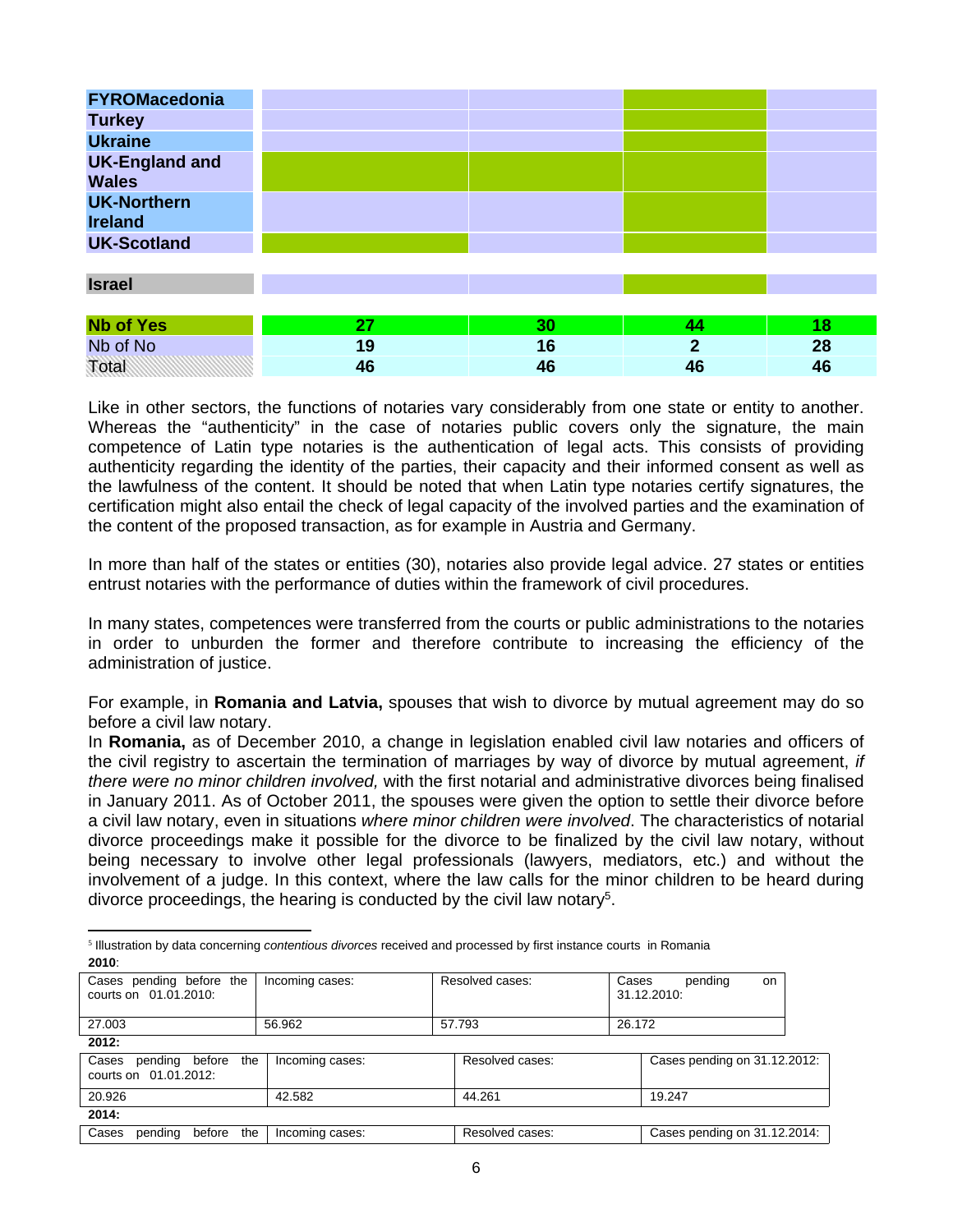In the **Czech Republic, Austria and Serbia,** notaries act as court commissioners in succession cases preparing all necessary documents and procedures for the court's decision. In **Hungary** and the **Czech Republic,** even the decision in the succession procedure is issued by the notary.

In **Portugal,** civil law notaries have been competent exclusively since September 2013 for the opening and processing of inventory procedures in family and succession matters and in the event of a former judicial procedures concerning the sharing of assets following a divorce or a succession. Since then, the average completion time of these proceedings has decreased considerably<sup>6</sup>.

In **Latvia,** as of 1 July 2014, with a view to facilitating the introduction of a trusteeship, the application is submitted to a civil law notary.

In **Hungary** notaries are competent for issuing orders for payment, thus contributing to the reduction of the courts' workload.

**In Lithuania,** since 2011 according to the code of civil procedure, notaries are entitles to attest written explanations of witnesses.

18 of the responding states or entities also stated that "other" functions may be performed by notaries. For example, notaries may often collect taxes (for example in **France:** notaries calculate and collect taxes on behalf of the State, their involvement guaranteeing that 100% of inheritance tax and real estate transaction tax is collected for example, at no cost for the public authorities, which represents a considerable saving for the State) and ensure the security of transactions and other objects in deposit in order to deliver them to third parties (**Austria, Estonia**, **Hungary**, **Republic of Moldova**, **Montenegro**, **Romania**, **Russian Federation**, **Serbia, Slovenia**, **Turkey** and **Ukraine**). In a few states or entities, they can handle complaints regarding bills, cheques, promissory notes or bills of exchange (**Finland**, **Lithuania**, **Republic of Moldova**, **Norway**, **Romania**, **Slovenia**, **Turkey**, **and Ukraine**). In other states or entities, notaries may be executors of wills, administrators of estates (**Bulgaria**, **France**, **Netherlands**) or trustees in bankruptcy and composition proceedings (**Czech Republic**). They provide various services within the framework of real estate transactions and corporate transactions (**Austria**, **Belgium, Bosnia and Herzegovina**, **Denmark**, **France**, **Germany**, **Greece**, **Netherlands, Spain**). In **Italy,** in case of a division of assets within the jurisdiction of a judge, the judge can delegate the task to a notary in his/her stead. The legislator recognised the technical specialisation of notaries in the field of real estate, but also their natural proximity to the parties, as notaries are commonly felt to be the natural trusted third party and advisor. Statistics show that divisions that are transferred to notaries reach a settlement in an overwhelmingly large number of cases, thus avoiding referral to a relevant court.

 In **Lithuania,** the mortgage law underwent a reform. The notary was put in charge of attesting and registering mortgage contracts instead of the mortgage judge. In **Serbia,** mortgage agreements or statements contain an explicit statement by the obliged person that direct enforcement may be implemented on the basis of the agreement or statement. These mortgage agreements or statements are made before a notary in the form of an authentic instrument.

| 01.01.2014:<br>courts on |               |                  |        |
|--------------------------|---------------|------------------|--------|
| 16.334                   | イウド<br>34.125 | 33.645<br>$\sim$ | 16.814 |

**Romania**: *divorces settled by civil law notaries*:

| 2011: | 2.895  |
|-------|--------|
| 2012. | 6.593  |
| 2013. | 9.975  |
| 2014. | 12.395 |

<sup>&</sup>lt;sup>6</sup> In 2011/2012, according to the information provided by the Portuguese Ministry of Justice, the average duration of the inventory processes was, respectively, 43 and 44 months; with the processing of inventories taking place in the notary offices, in the years of 2013/2014, the average duration of these processes became, respectively, 28 and 21 months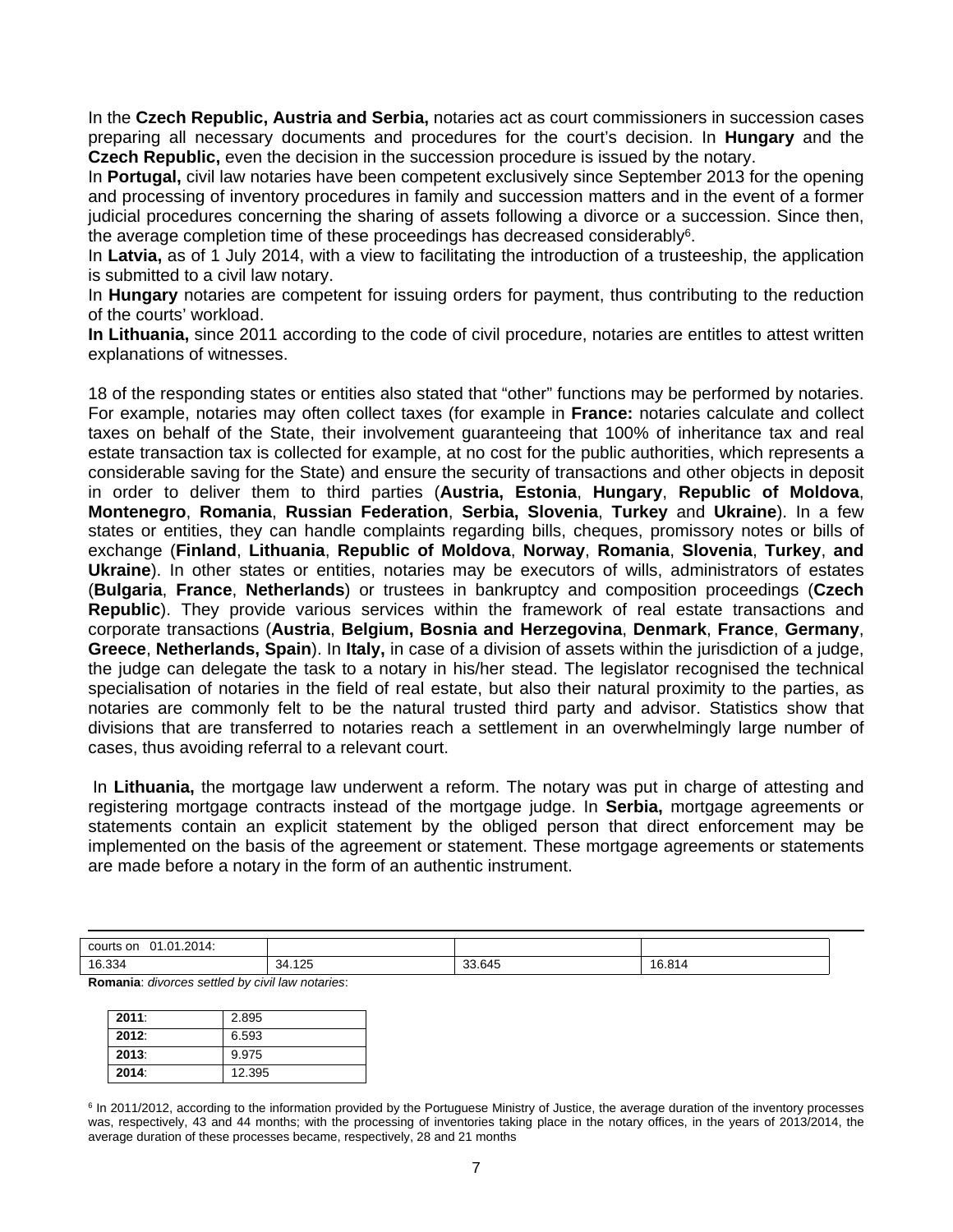Notaries can also be in charge of authenticating matrimonial property agreements or agreements on the property consequences of civil partnerships (**Belgium, France**, **Germany, Hungary**, **Netherlands**). In **Belgium**, **Bosnia and Herzegovina** and **Netherlands**, notaries are competent for the organisation of public sales of real estate, rents and mortgages. The notary working in a local registry office handles the certification of, amongst other things, signatures, copies of certificates and the authentication of *curriculum vitae* and factual situations (**Finland**, **Poland**, **Portugal**, **Spain**). In addition, they handle the opening and closing of safe-deposit boxes as well as the monitoring of lotteries (**Finland**, **Sweden**, **Netherlands).** Sometimes, they can also divide the sales price in enforcement proceedings (**Bosnia and Herzegovina**) or be in charge of mediation and arbitration (**Austria, Georgia**, **Germany**, **Slovakia**, **Netherlands**). In **Italy,** notaries act every day as mediators or arbitrators in many fields, such as real estate, inheritance law, contract interpretation, corporate and trust law, thus contributing to the unburdening of the courts.

Some specific tasks can be assigned to them such as translations or the storage of official documents as is the case in **Greece**, **Hungary**, **Lithuania**, **Romania**, **Russian Federation** or **Ukraine**. In **Italy** notaries are very often tasked by the courts in the proceedings of real estate auctions, inventories and the distribution of assets of a deceased person.

In several countries, authentic instruments can be set up electronically (for instance in **Austria**, **Azerbaijan**, **Estonia**, **France and Italy**). In **Italy,** since 2010, notarial deeds can be executed in a completely digital form. The use of digital technologies is particularly frequent in two fields. One is with the issuance of a Power of Attorney by banks: all major Italian banks now issue Powers of Attorney with the help of digital notarial authentic instruments, so that digital copies can be downloaded everywhere, safely and in real time. The second field concerns contracts through which the State acquires goods or services: some of these contracts, indeed, have to be executed through a digital notarial authentic instrument, thus enabling the State to create an updated, transparent and accessible database of the main contracts. The National Council of Notaries also provides, without a cost for the State, the conservation of all notarial digital documents, complying with stringent requirements as set out by the law (including the constant time-stamping of digital documents, to counteract new hacking techniques, and updating to the latest IT standards, to allow future accessibility).

#### In **numerous civil law countries**, notaries play a major role in eGovernment.

As an example, in **Belgium,** it is possible to incorporate a company online within a day since 2007 already. Notaries conduct all post-act formalities electronically: after the act is signed, the notary sends the file electronically to the various official databases of the Registry, the Belgian Official Journal and the Crossroads Bank for Enterprises. A few minutes later, the notary receives the business number, enabling the client to activate his/her VAT number at a one-stop-shop for businesses. Following a recent law in 2014, notaries in **Belgium** are also able to register their documents electronically with the Ministry of Finance using the eRegistration application*.* In **Spain,** as it is the case in many other countries, notaries are interconnected with several public administrations (cadastre, registries, tax authorities, judges, town halls, etc.) and submit to them fast and safe information. They are also involved in preventing money laundering and terrorist financing and thus, they have their own centralized body on anti-money laundering, which informs authorities about potential risks.

The so called OCP (Organismo Centralizado de Prevención de Blanqueo de Capitales) is a unit depending on the Spanish Council of Notaries that cooperates with the judicial, police and administrative authorities responsible for the prevention and fighting of money laundering and terrorist financing -regardless of the direct responsibility that notaries have as obliged persons. Its functioning can be summarized as follows:

notaries gather information from their clients in order to find out the nature of their professional or business activities. They notify the OCP any act or transaction, even the mere attempt, regarding which there is any indication or certainty that it bears a relation to money laundering or terrorist financing;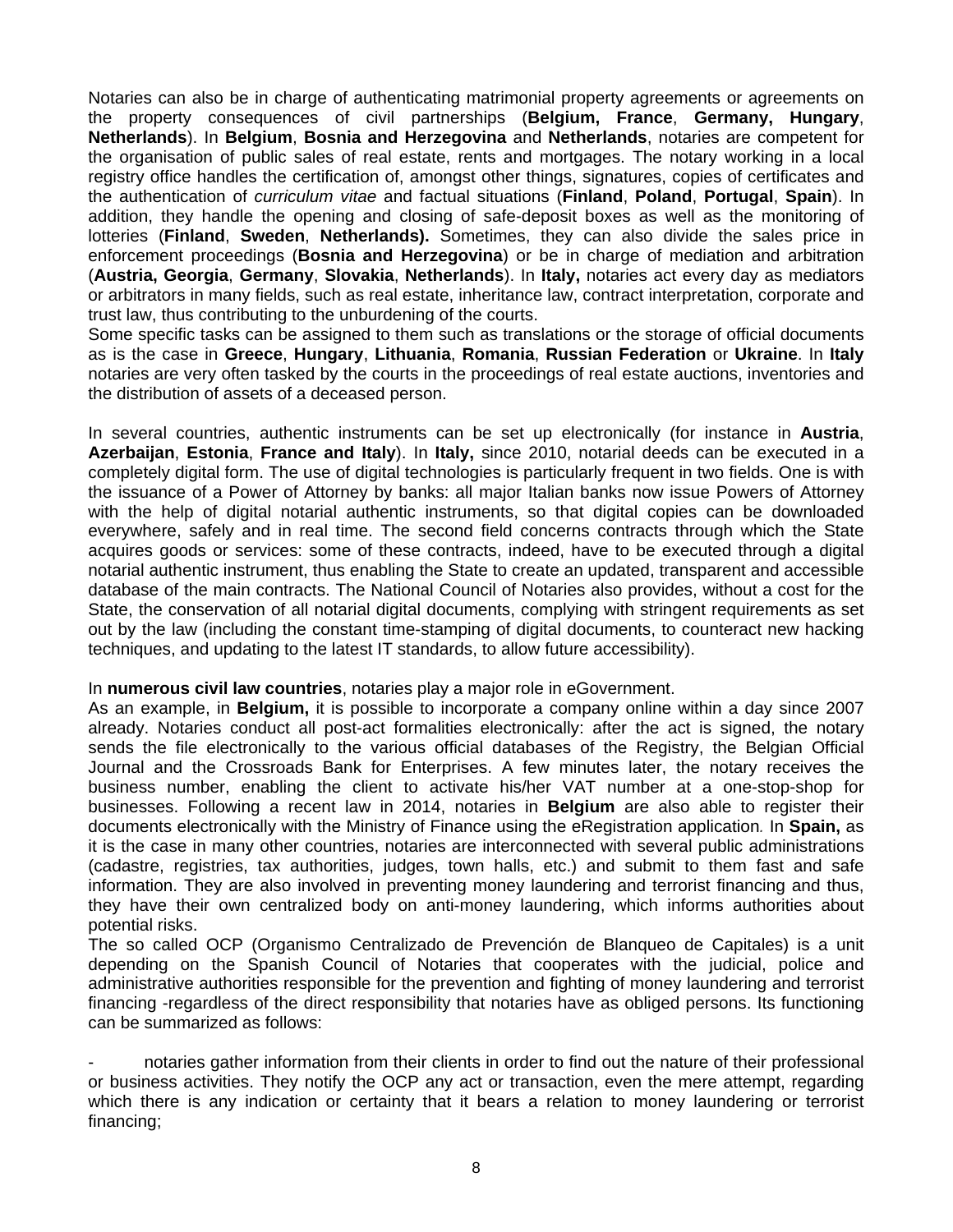the OCP examines the information received from notaries and checks whether it could contain evidence of infringement. If that is the case, the OCP reports to the authorities (SEPBLAC) with all the documentation and information required by law to initiate and carry out preliminary investigations.

On the other hand, any transaction intervened by a notary is recorded in the "Indice Unico", a huge database from where public administrations such as the Cadaster, the fiscal authorities, statistical institutions, etc. can obtain information to carry out their public duties.

In **Germany**, the notary conducts the post-act completion of all corporate transactions that require registration with the commercial register (formation of a company, changes to the articles of association, transformations, appointment/removal of directors, etc.) fully online since 2007. To this end, the notary transforms all registrations and information into structured data that the courts responsible for registration – after final validation – may use via simple click to complete the entries in the commercial registers. The involvement of the notary, who provides legal advice to the parties, drafts the legal documents and ensures the legal admissibility of the intended registrations in conjunction with the use of electronic registration tools has encouraged the increase in registration procedures.

In the **Czech Republic,** notaries are competent to make registrations in the public registers, if the facts recorded are based on notarial acts they have issued. The establishment of a legal person, including the recording in the public register by a notary, is fast. Registration on the day of the signature of the articles of association is not an exception. When establishing companies, notaries can provide comprehensive services, namely with respect to the issuance of the necessary licences. In **Italy** the legal scrutiny of companies' bylaws can be performed by a court or by the civil law notaries, that grant both the State's interest (as they are organs of the State) and the parties' interest (as the notary is entrusted by them with creating the company). The notary's involvement here makes it possible to reduce: the time required to check the articles of association by several months, thus unburdening the courts of these technical tasks.

When it comes to entrepreneurship in more general terms, it has to be noted that in **Spain**, Law 14/2013 of 27 September 2013 speeds up and facilitates the entrepreneurial activity. It introduces the out-of-court payment agreement to the many negotiation tools for businesses' and business people's debts. In this framework, the civil law notary is competent to name the mediator who will deal with the publicity proceedings required.

In **Austria, Estonia** and **France**, completely dematerialised legal documents are stored in a centralised electronic archiving system. **Austria** introduced notarial electronic registers over thirty years ago. Today, Austrian notaries can rely on secure and efficient electronic registers accepted by all such as the Austrian Central Register of Wills, the Escrow Register of the Austrian Notariat, the Austrian Central Register of Powers of Representation, and the Register of Living Wills of the Austrian Notariat.

Finally, in a large number of Member States, civil law notaries keep various official State registers For example, in the **Netherlands,** the Dutch organisation of civil law notaries holds the the Central Digital Register of all notarial acts, the Central Testament Register and the Central Register of Living, some of which were previously under the Government's responsibility.

In **Belgium,** the notariat has been entrusted with the creation and management of several central registers such as a register of wills and a register of marriage agreements and agreements regarding registered partnerships. The notariat is also responsible for the central register of mandate agreements with a view to organising extrajudicial protection and for the central register of declarations relating to the appointment of an administrator or a trusted person.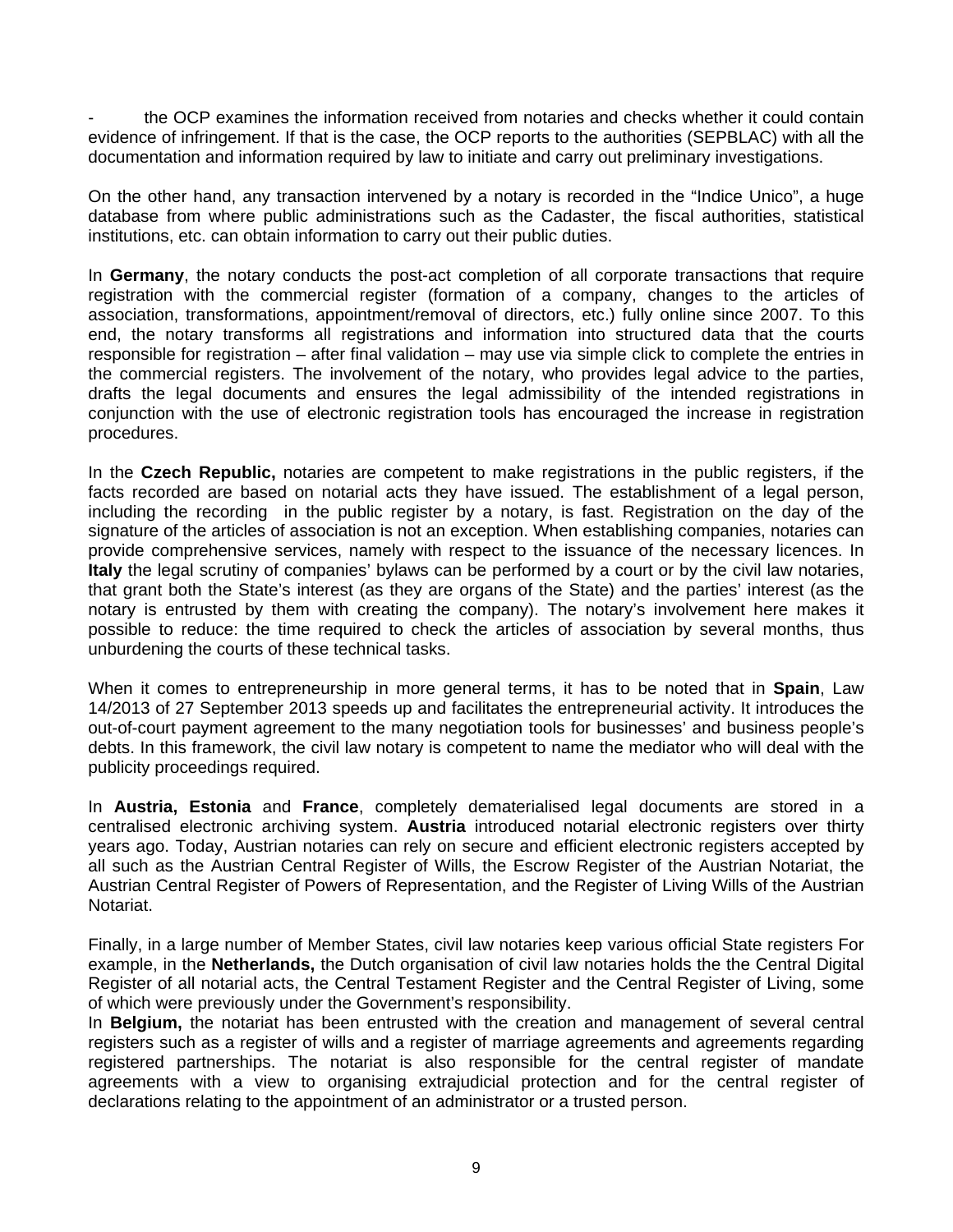In **France**, through the Télé@ctes system, a system of tele-transmission implemented in notary practices and the public services concerned, notaries conduct paperless exchanges between their offices and the land registration, the Caisse des Dépôts (fund transfers) and the tax administration (payment of transfer duties, capital gains tax, etc.)**<sup>7</sup>** . In **Germany**, a fully electronic notarial archive is currently being introduced. Further, the German State put the German Federal Counsel in charge of the setting up and maintenance of the Central Register of Wills as well as the Central Register of Living wills, which are both held electronically.

# **1.2 Supervision and control of the profession of notary**

The control and supervision of notaries is often shared between several bodies. One of the main authorities which supervises and controls notaries in the European states is the Ministry of Justice (32 states or entities out of 46 so to say almost 70%). For more than half of the states or entities (26), professional bodies are entrusted with this role. In one third of the states (18), the supervision is entrusted to judges. The role of prosecutors and "other authorities" in the supervision is relatively limited.

In the large majority of States, because of their status and the importance of their function, their legal obligations and those regarding their code of ethics and their professional discipline, notaries are subject to significant supervision and controls by several authorities cumulatively.

Some states mentioned that the supervision and control are conducted on a regular basis and occasionally upon a complaint.

In several countries where the profession of notary is supervised by the Minister of Justice, individuals can challenge notarial deeds in ordinary courts (for instance in the **Republic of Moldova**).

It has to be noted that the percentage of notarial documents actually challenged by the parties before a judge is very low. In **Italy,** official statistics state that only 0.003% of notarial deeds concerning real estate are challenged before a Court every year (and the number of non notarial contracts challenged every year before a Court is much higher). So, one must conclude that the preventive filter of the notary is an element allowing for the unburdening of the courts of extra workload.

 $^7$  Thus, in 2014, there were 3694 668 information requests made by notaries to the land register (4628 543 in 2016) and 530 656 publications of documents (1 154 105 in 2016).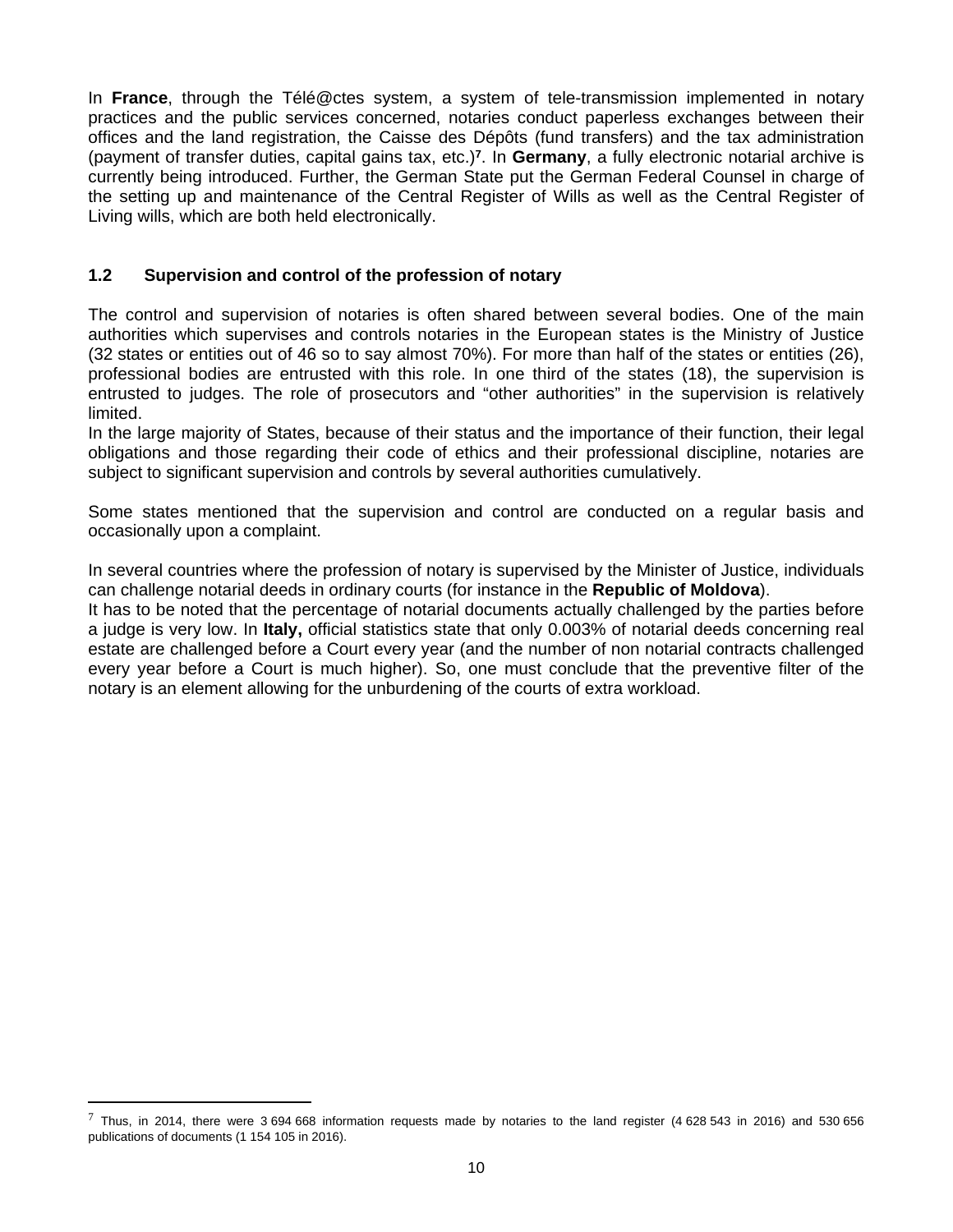# **Table 3 - Authority entrusted with the supervision and the control of notaries in 2014 (Q196<sup>8</sup> )**

| <b>States/entities</b>           | <b>Professional</b><br>body | <b>Judge</b> | <b>Ministry</b><br>of<br><b>Justice</b> | <b>Public</b><br>prosecutor | <b>Ministry</b><br>of interior | <b>Other</b> |
|----------------------------------|-----------------------------|--------------|-----------------------------------------|-----------------------------|--------------------------------|--------------|
| <b>Albania</b>                   |                             |              |                                         |                             |                                |              |
| Andorra                          |                             |              |                                         |                             |                                |              |
| <b>Armenia</b>                   |                             |              |                                         |                             |                                |              |
| <b>Austria</b>                   |                             |              |                                         |                             |                                |              |
| Azerbaijan                       |                             |              |                                         |                             |                                |              |
| <b>Belgium</b>                   |                             |              |                                         |                             |                                |              |
| <b>Bosnia and</b><br>Herzegovina |                             |              |                                         |                             |                                |              |
| <b>Bulgaria</b>                  |                             |              |                                         |                             |                                |              |
| <b>Croatia</b>                   |                             |              |                                         |                             |                                |              |
| <b>Cyprus</b>                    |                             |              |                                         |                             |                                |              |
| <b>Czech Republic</b>            |                             |              |                                         |                             |                                |              |
| <b>Denmark</b>                   |                             |              |                                         |                             |                                |              |
| <b>Estonia</b>                   |                             |              |                                         |                             |                                |              |
| <b>Finland</b>                   |                             |              |                                         |                             |                                |              |
| <b>France</b>                    |                             |              |                                         |                             |                                |              |
| Georgia                          |                             |              |                                         |                             |                                |              |
| Germany                          |                             |              |                                         |                             |                                |              |
| <b>Greece</b>                    |                             |              |                                         |                             |                                |              |
| <b>Hungary</b>                   |                             |              |                                         |                             |                                |              |
| <b>Ireland</b>                   |                             |              |                                         |                             |                                |              |
| <b>Italy</b>                     |                             |              |                                         |                             |                                |              |
| Latvia                           |                             |              |                                         |                             |                                |              |
| Lithuania                        |                             |              |                                         |                             |                                |              |
| Luxembourg                       |                             |              |                                         |                             |                                |              |
| <b>Malta</b>                     |                             |              |                                         |                             |                                |              |
| <b>Republic of</b><br>Moldova    |                             |              |                                         |                             |                                |              |
| <b>Monaco</b>                    |                             |              |                                         |                             |                                |              |
| <b>Montenegro</b>                |                             |              |                                         |                             |                                |              |
| <b>Netherlands</b>               |                             |              |                                         |                             |                                |              |
| Norway                           |                             |              |                                         |                             |                                |              |
| <b>Poland</b>                    |                             |              |                                         |                             |                                |              |
| Portugal                         |                             |              |                                         |                             |                                |              |

<sup>8</sup> The question number refers to the CEPEJ's questionnaire evaluating the judicial systems (see Annexes)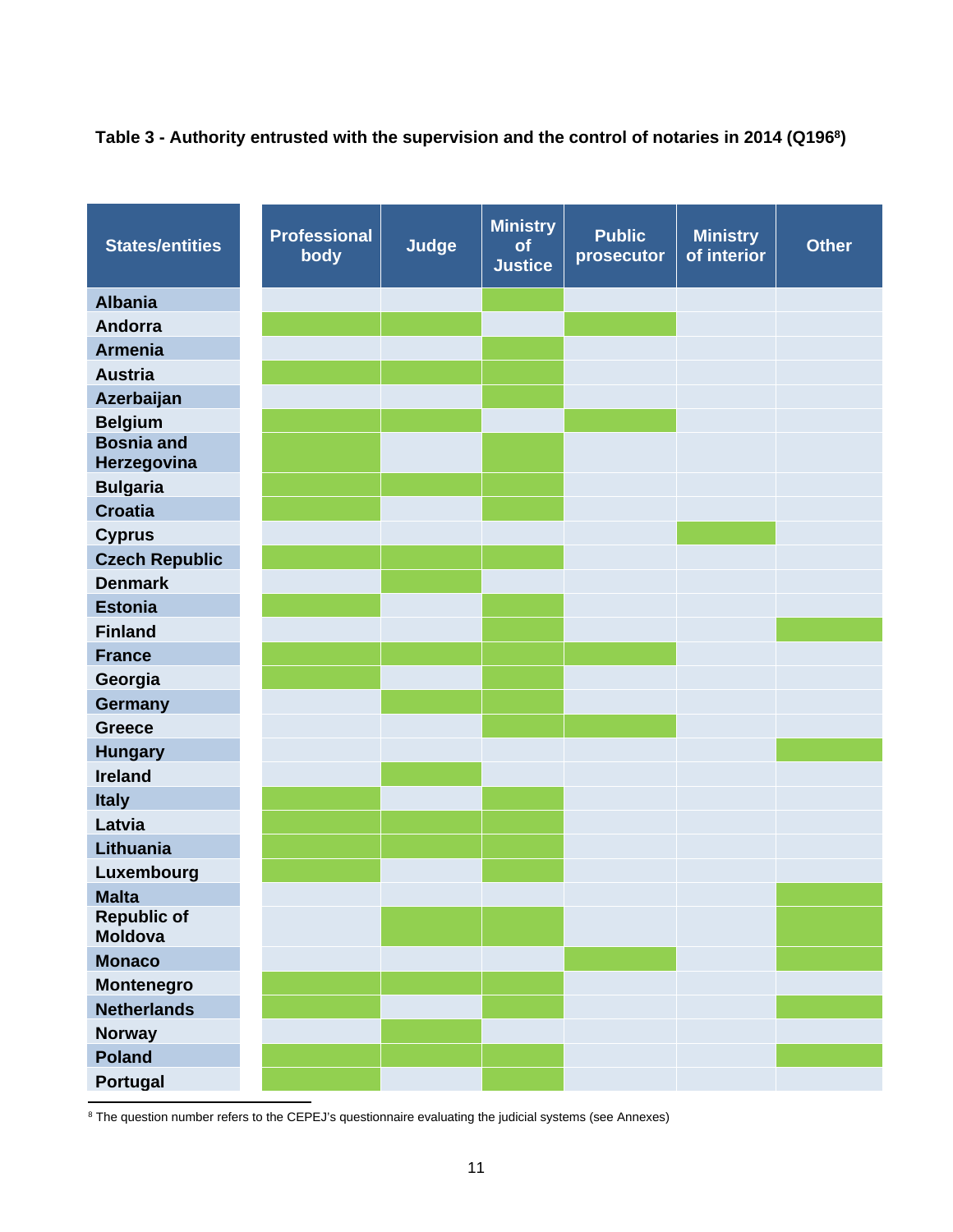| Romania                               |    |    |    |    |                         |    |
|---------------------------------------|----|----|----|----|-------------------------|----|
| <b>Russian</b><br><b>Federation</b>   |    |    |    |    |                         |    |
| <b>Serbia</b>                         |    |    |    |    |                         |    |
| <b>Slovakia</b>                       |    |    |    |    |                         |    |
| <b>Slovenia</b>                       |    |    |    |    |                         |    |
| <b>Spain</b>                          |    |    |    |    |                         |    |
| <b>Sweden</b>                         |    |    |    |    |                         |    |
| <b>Switzerland</b>                    |    |    |    |    |                         |    |
| <b>The</b><br><b>FYROMacedonia</b>    |    |    |    |    |                         |    |
| <b>Turkey</b>                         |    |    |    |    |                         |    |
| <b>Ukraine</b>                        |    |    |    |    |                         |    |
| <b>UK-England and</b><br><b>Wales</b> |    |    |    |    |                         |    |
| <b>UK-Northern</b><br><b>Ireland</b>  |    |    |    |    |                         |    |
| <b>UK-Scotland</b>                    |    |    |    |    |                         |    |
| <b>Israel</b>                         |    |    |    |    |                         |    |
| <b>Nb of Yes</b>                      | 26 | 18 | 32 |    | $\overline{\mathbf{1}}$ | 11 |
| Nb of No                              | 20 | 28 | 14 | 40 | 45                      | 35 |
| Total                                 | 46 | 46 | 46 | 40 | 46                      | 46 |

Examples and comments may be found in the Database CEPEJ stat of the Council of Europe: <http://www.coe.int/t/dghl/cooperation/cepej/evaluation/2016/STAT/default.asp>

# **1.3 Trends and conclusions**

- *Latin type notarial activities are exercised in large parts of continental Europe, ensuring effective access to justice for citizens and companies. As an actor of preventive justice, the civil law notary prevents litigation and controls the legality of transactions with importance for citizens' lives.*
- *Civil law notaries carry out general interest missions on behalf of their supervisory authorities in the most varied areas of law, such as real estate transactions, family and succession law. They ensure legality and legal certainty of documents concluded between individuals*. *By exercising real prerogatives of public authority that they receive from the State, they confer on the documents they draw up a guarantee of authenticity.*
- *Important steps have already been taken to lighten the burden of the courts and governments and examples and figures show that more and more competences are transferred to notaries for that purpose. One example at EU level is the adoption of the succession regulation, where many EU Member States transferred the competence to issue the European Certificate of Succession to notaries.*
- *High level of training of the profession, initial and continuous training.*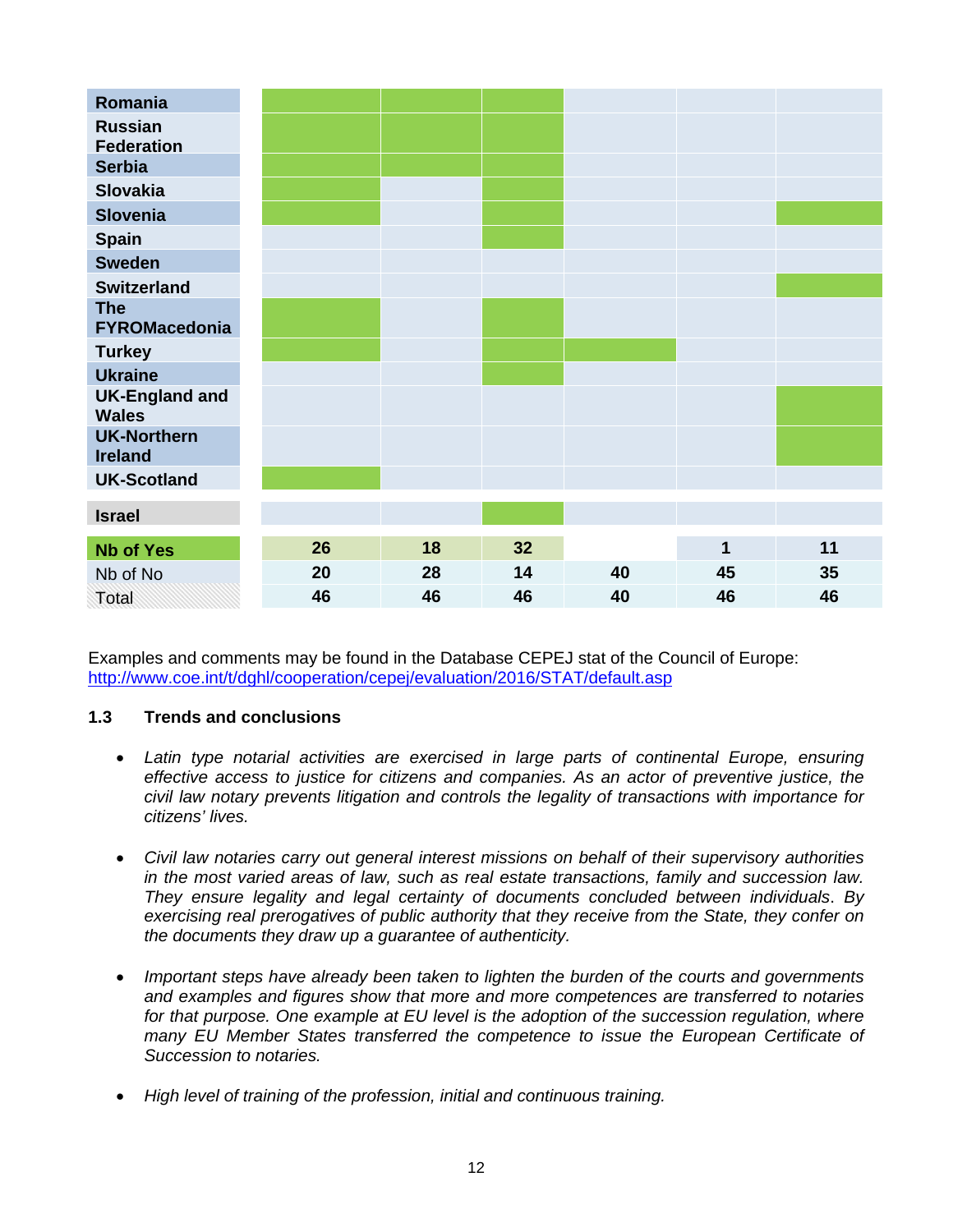- *In many states, the notarial profession is at the forefront of electronic processing services.*
- *The notary also contributes in an important way to the prevention of money laundering and terrorist financing*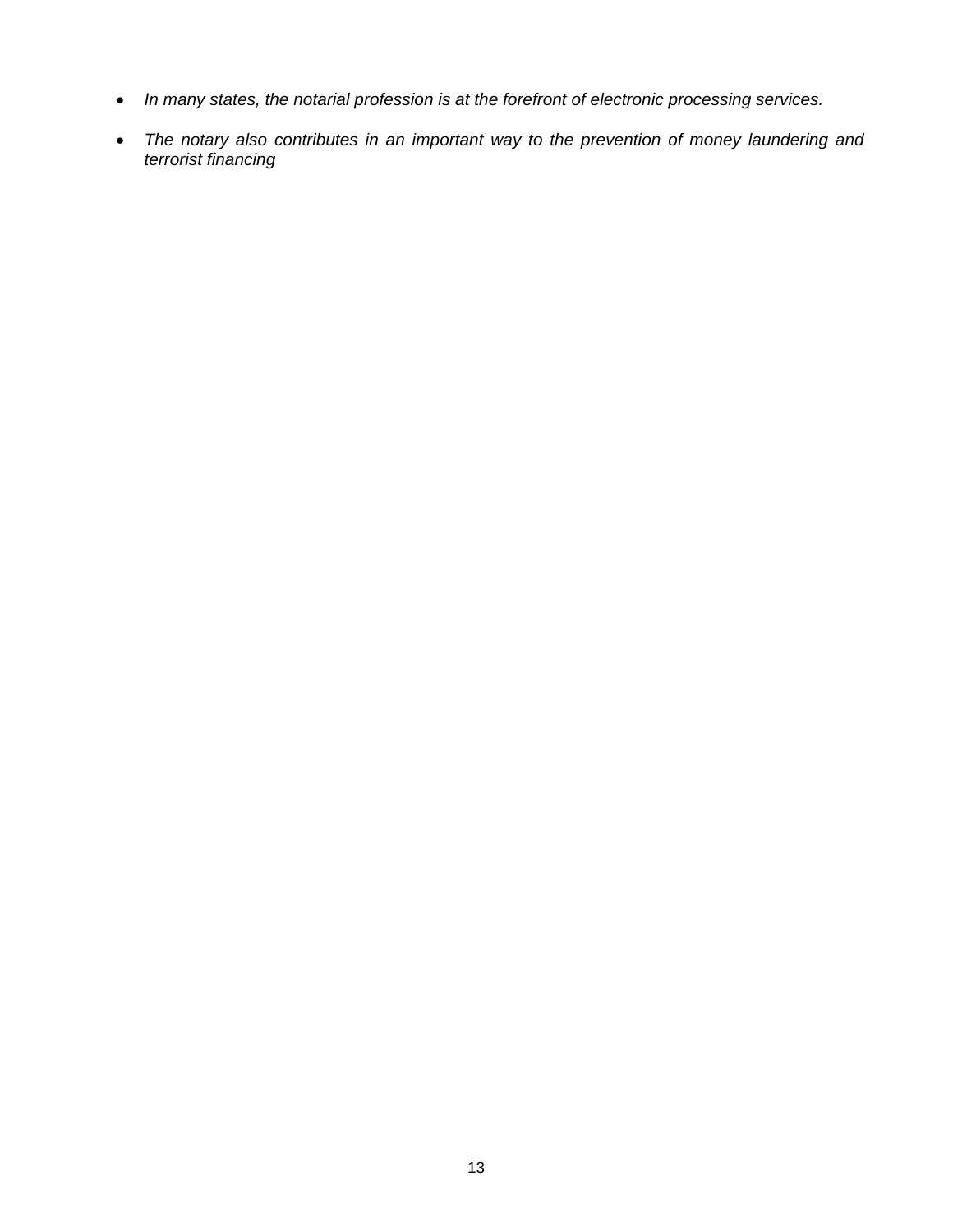### **Annexes**

**Annex 1: Extract from the CEPEJ's scheme for evaluating judicial systems**

#### **9. Notaries**

**192. Number and type of notaries in your country. If you do not have notaries please skip to question 197.**

| <b>Type of notaries</b>             | <b>Number</b> | <b>NA</b> | <b>NAP</b> |
|-------------------------------------|---------------|-----------|------------|
| Total                               |               |           |            |
| Private<br>professionals (without   |               |           |            |
| control from public authorities)    |               |           |            |
| Private professionals under<br>the  |               |           |            |
| (control) of<br>authority<br>public |               |           |            |
| authorities                         |               |           |            |
| Public agents                       |               |           |            |
| Other                               |               |           |            |

If "other", please specify the status:

**192-1. What are the access conditions to the profession of notary:** 

| Tdiploma                                  |
|-------------------------------------------|
| payment of a fee (e.g. purchasing office) |
| co-opting of peers                        |
| <b>l</b> lother                           |

# **192-2. (Modified question) What is the duration of appointment of a notary?**

 $\Box$  Limited duration If limited, please indicate the duration in years: **NUnlimited duration** 

# *[Question 193 non-existent]*

#### **194. Do notaries have duties (multiple options possible):**

| $\Box$ within the framework of civil procedure?                     |
|---------------------------------------------------------------------|
| $\Box$ in the field of legal advice?                                |
| $\Box$ to certify the authenticity of legal deeds and certificates? |
| $\Box$ in the field of mediation?                                   |
| $\Box$ other?                                                       |

If "other", please specify:

#### **194-1. Do notaries have the monopoly when exercising their profession:**

 $\Box$  in civil procedure?  $\overline{\mathsf{I}}$  in the field of legal advice ? to authenticate deeds/certificates ?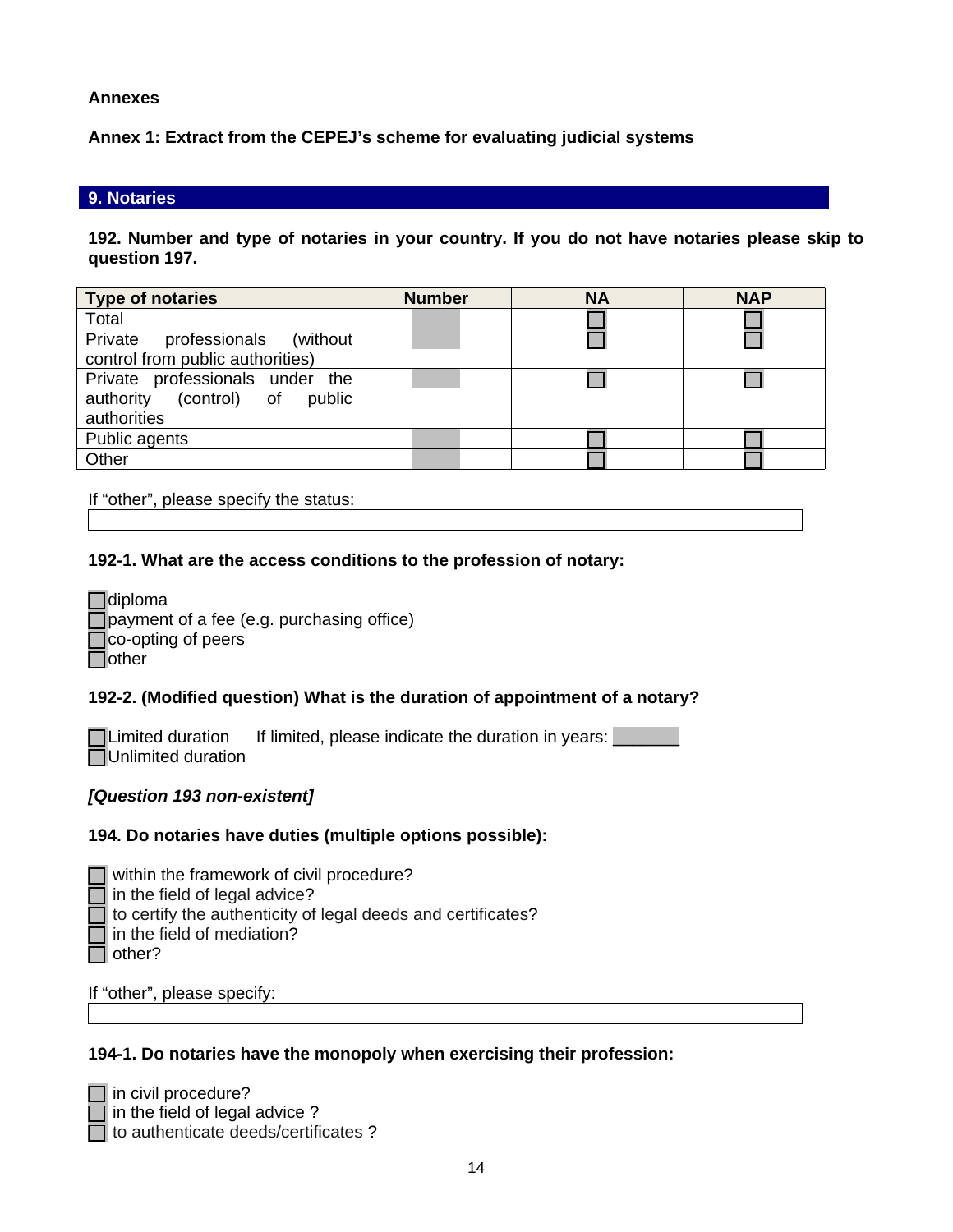$\Box$  in the field of mediation?  $\Box$  other?

V Please indicate any useful clarifications regarding the content of the notaries' monopoly or on the opposite regarding the competition they have to deal with:

### **194-2. As well as these activities, what are the other ones that can be carried out by notaries?**

 $\Box$  Real estate transaction  $\sqcap$  Settlement of estates  $\Box$  Legality control of gambling activities  $\Box$  Authentication of documents  $\Box$  Translations Signatures  $\Box$  Other

**195. Is there an authority entrusted with supervising and monitoring the notaries' work?** 

 $\Box$  Yes  $\Box$  No

**196. If yes, which authority is responsible for supervising and monitoring notaries?** 

 $\Box$  a professional body  $\overline{\mathsf{I}}$  the judge  $\overline{\phantom{a}}$  the Ministry of Justice  $\overline{\phantom{a}}$  the public prosecutor  $\overline{\mathsf{T}}$  the Ministry of Interior  $\sqcap$  other

If "other", please specify:

**196-1. Is there a system of general continuous training mandatory for all notaries?** 

 $\Box$  Yes  $\Box$  No

#### **I-1. Please indicate the sources for answering question 192:**

\*\*\*